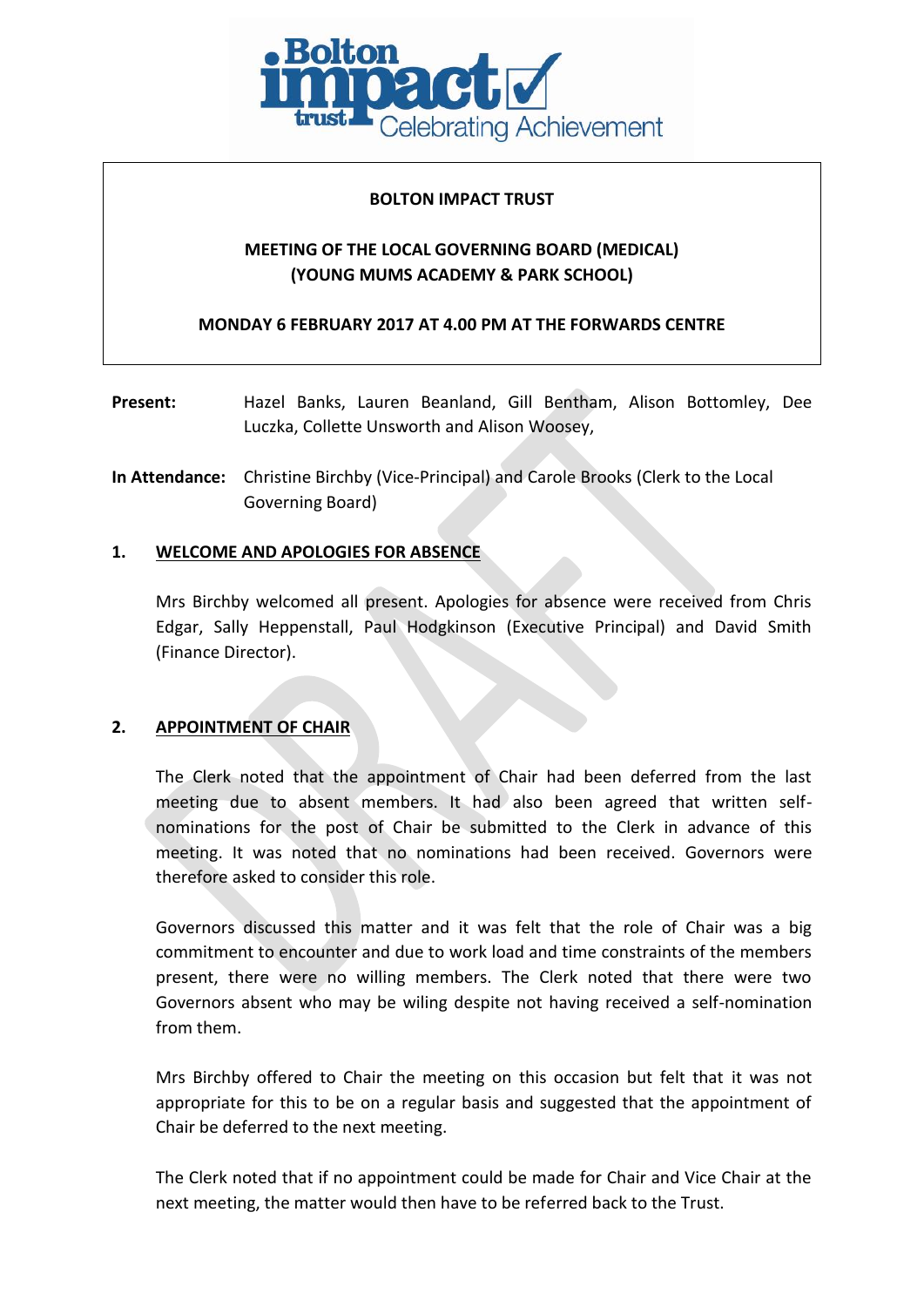### **Agreed:**

- i) That the appointment of Chair of Local Governing Board (Medical) be deferred to the next meeting.
- ii) That Mrs Birchby Chair the meeting on this occasion.
- **Action:** The Clerk to re-circulate the self-nomination form for completion and submission to the Clerk prior to the next meeting.

## **MRS BIRCHBY IN THE CHAIR**

## **3. APPOINTMENT OF VICE- CHAIR**

The Clerk reported that no nominations had been received for the position of Vice Chair of the LGB (Medical). Governors were asked to consider this role.

Governors discussed this matter and the responses were the same as had been for the appointment of Chair of the Local Governing Board (LGB). It was also felt that appointment to this role would be better made after the Chair had been appointed.

- **Agreed:** That the appointment of Vice Chair of Local Governing Board (Medical) be deferred to the next meeting in the summer term.
- Action: The Clerk to re-circulate the self-nomination form for completion and submission to the Clerk prior to the next meeting.

## **4. DECLARATION OF INTEREST**

#### 4.1 Declarations of Interest

No declarations of pecuniary interest or conflict of interest were made.

## 4.2 Register of Business Interests

The Clerk reported that any Governors not present at the last meeting were required to complete the attached Register of Business Interests and return to David Smith at the earliest opportunity. In the absence of Mr Smith, Mrs Birchby requested that these forms be completed and returned to her before the end of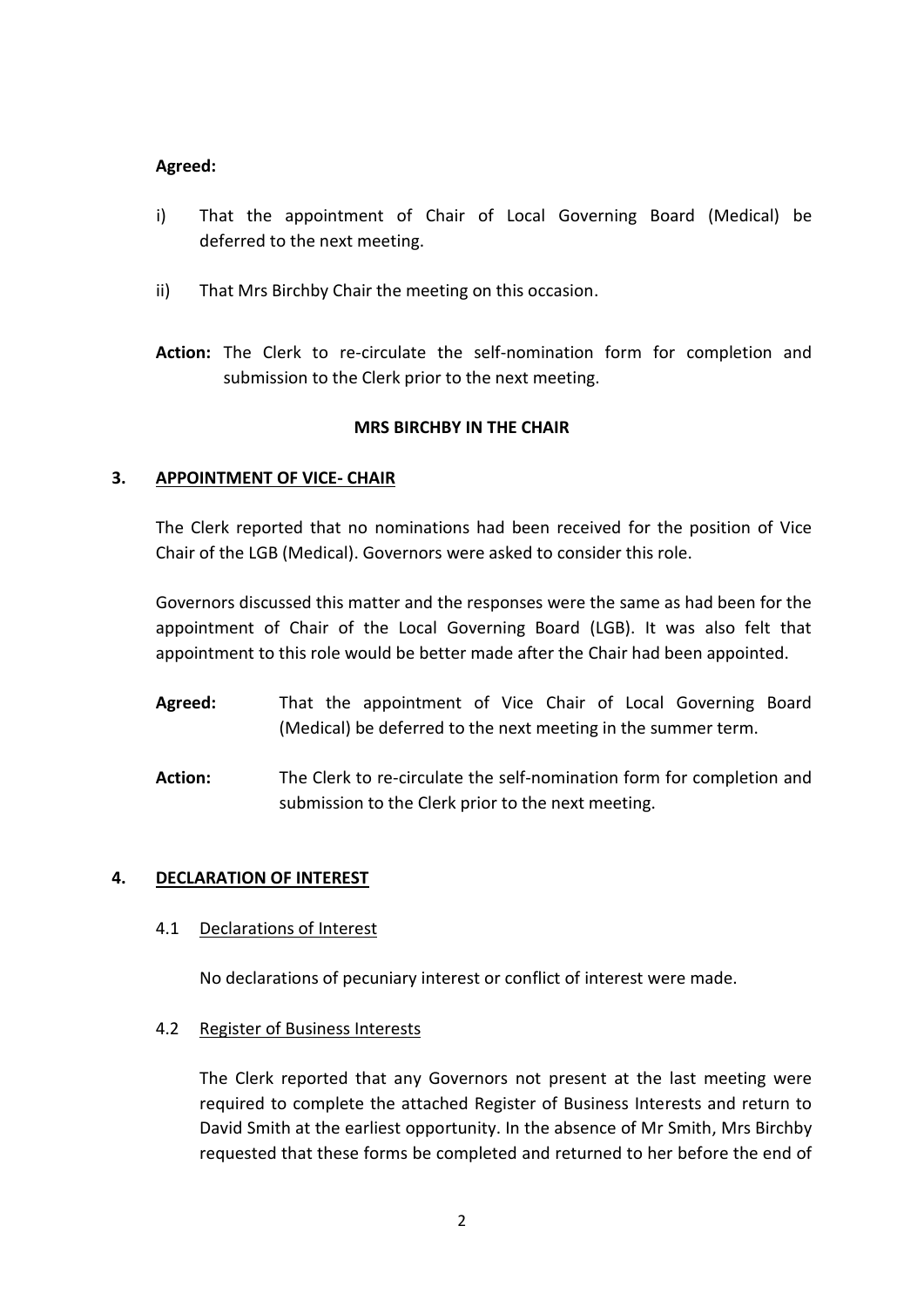this meeting and that she would forward them to Mr Smith at the earliest opportunity.

Lauren Beanland, Gill Bentham and Alison Bottomley completed the required forms and returned them to Mrs Birchby, as discussed.

## **5. MEMBERSHIP / GOVERNANCE ISSUES**

The Clerk noted that two vacancies remained for Parent Governors and that a Parent Governor election was therefore required.

**Action:** Mrs Birchby to make the necessary arrangements to hold a Parent Governor election before the summer term meeting.

# 5.1 Roles of Local Governors with Key Performance Indicators (KPI's) and Academy Leads

Further to the minutes of the last meeting a number of Governor roles with KPI's and Academy Leads were agreed. It was also agreed that further review of this be undertaken to include any newly appointed Governors and any absent Governors.

The Clerk referred to the minutes of the last meeting to highlight the vacancies and asked Governors to indicate any preferences for areas of responsibility to which they could be linked with academy leads and undertake monitoring responsibilities on a termly basis.

Following discussion on this matter it was

## **Agreed:**

- i) That the following Governor roles linked with KPI's and Academy Leads be approved:
	- Quality of Teaching Gill Bentham
	- Pupil Destination Dee Luczka (instead of Collette Unsworth as had previously been agreed)
- ii) That as there were two absent Governors and also two vacancies, the following Governor roles be further discussed and appointed at the summer term meeting:
	- Finance
	- Capacity and Pupil Movement
	- Health and Safety.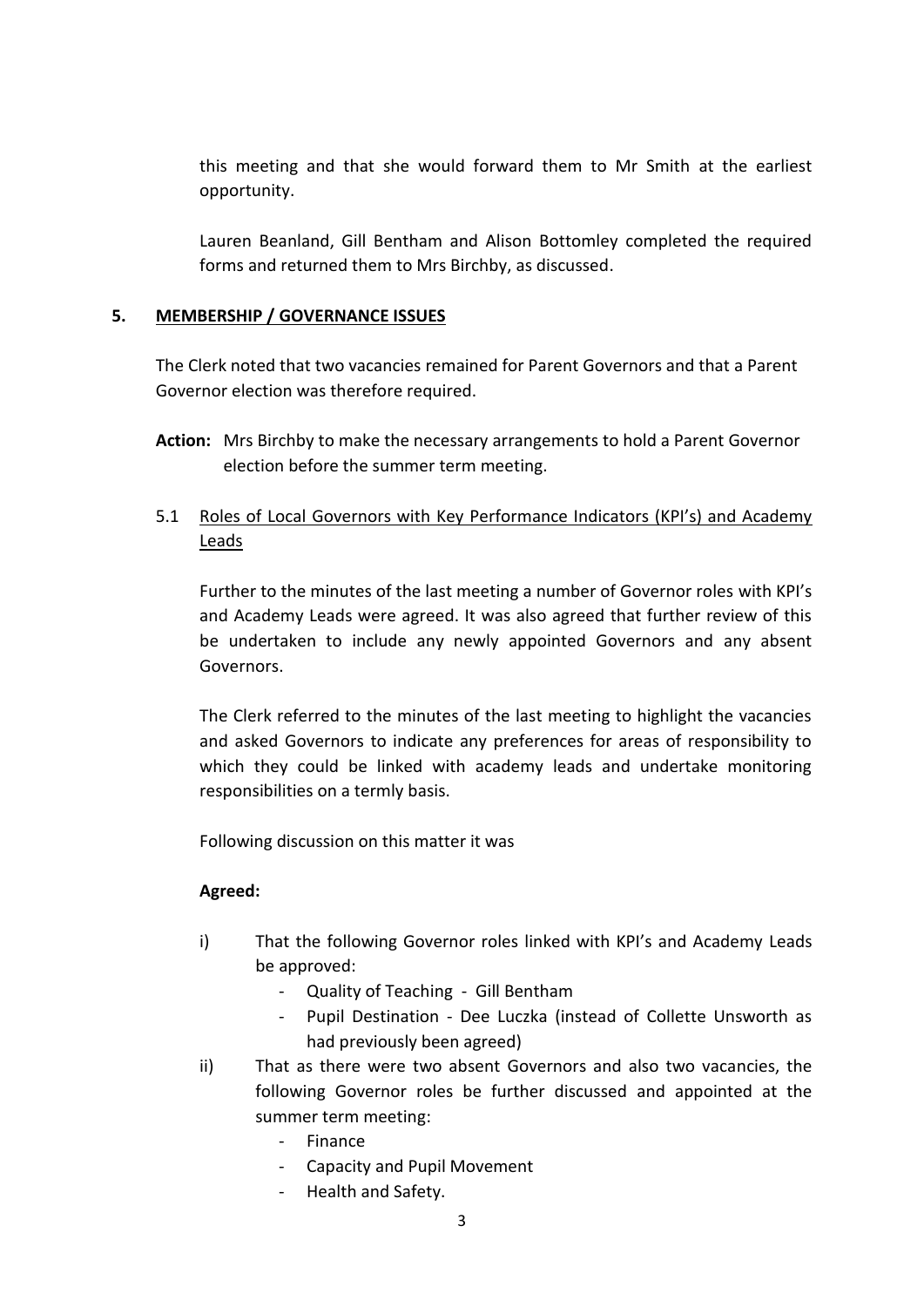### 5.2 Safeguarding Declaration

The Clerk reported that those Governors not present at the last meeting were required to complete and sign the Safeguarding Declaration and return to Mr David Smith. Mrs Birchby requested that this form be returned to her in the absence of Mr Smith and that she would forward them to Mr Smith.

Lauren Beanland, Gill Bentham and Alison Bottomley completed and signed the safeguarding Declaration and duly returned them to Mrs Birchby, as discussed.

**Action:** Mrs Birchby to forward all completed Safeguarding forms to Mr Smith to be stored under confidential cover at the Youth Challenge Centre (Head Office of the Bolton Impact Trust).

### **6. MINUTES OF THE LAST MEETING AND MATTERS ARISING**

Governors had received a copy of the minutes of the last Local Governing Board (LGB) held on 14 November 2016. Following consideration of the minutes it was:

**Agreed**: to approve and sign as a correct record the minutes of the last Local Governing Board meeting held on 14 November 2016.

#### **6.1 MATTERS ARISING**

## 6.1.1 National Database of Governors and Trustees

Further to minute 13, the Clerk asked whether the school had complied with the requirements for boards to provide information about their governance membership on the Edubase website.

In the absence of Mr Smith, Mrs Unsworth confirmed that the necessary information had been uploaded to Edubase and that Mr Smith had the responsibility to ensure that this was updated periodically.

## **7. NOTIFICIATION OF ANY OTHER BUSINESS**

There were no items of Any Other Business reported.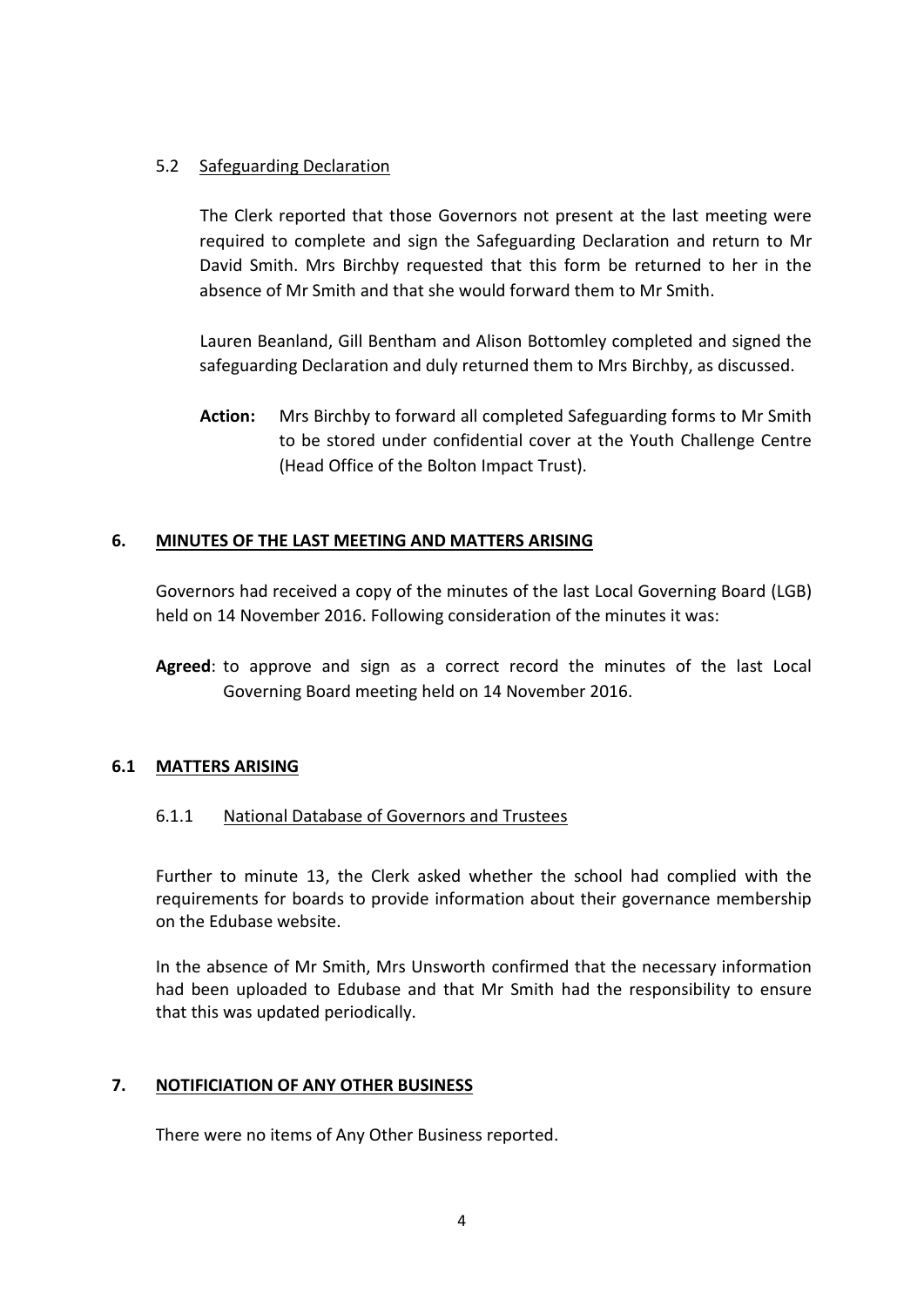### **8. NOMINATED GOVERNOR REPORTS**

- 8.1 In the absence of a Chair of the Medical LGB, the Clerk reported that the Chairs briefing had been held on Monday 30 January 2017 where the following matters had been highlighted:
	- **•** Spring Term Meeting Updates
	- Statutory Information on Schools Websites
	- Pay Review and Performance Procedures
	- Strategic Planning 2016/17

### 8.2 Primary Partnership Governor's Report

The Clerk reported that the Primary Partnership meeting was to be held later today, on Monday 6 February 2017, where the following matters were to be highlighted:

- Health & Safety: Responsibilities and Monitoring for governors Frank Warren, LA Health & Safety Team
- Communicating with Stakeholders Carol McDermott, Governor Trainer, NLG

Mrs Birchby noted that the Medical LGB did not currently have a Primary Partnership Link Governor. It was felt that this matter was not really relevant to the Medical LGB and was more appropriate for the Primary LGB.

The Clerk noted that this item would also be on the Primary LGB agenda for the spring term.

## 8.3 Link Governors Report on Training / Recent Training undertaken

The Clerk noted that further to agreement at the autumn term link governor briefing, the Governor Services Team would now provide a certificate for the full board detailing the LA training attended throughout the previous this term. This was the preferred option as opposed to individual certificates and enabled the school to retain a composite record of training attended for school and inspection purposes.

The Clerk tabled two copies of the Governor Services training booklet for information. It was noted that Governors could also access the Governor Exchange site to gain information on available training and other matters relating to the Clerking and support Service.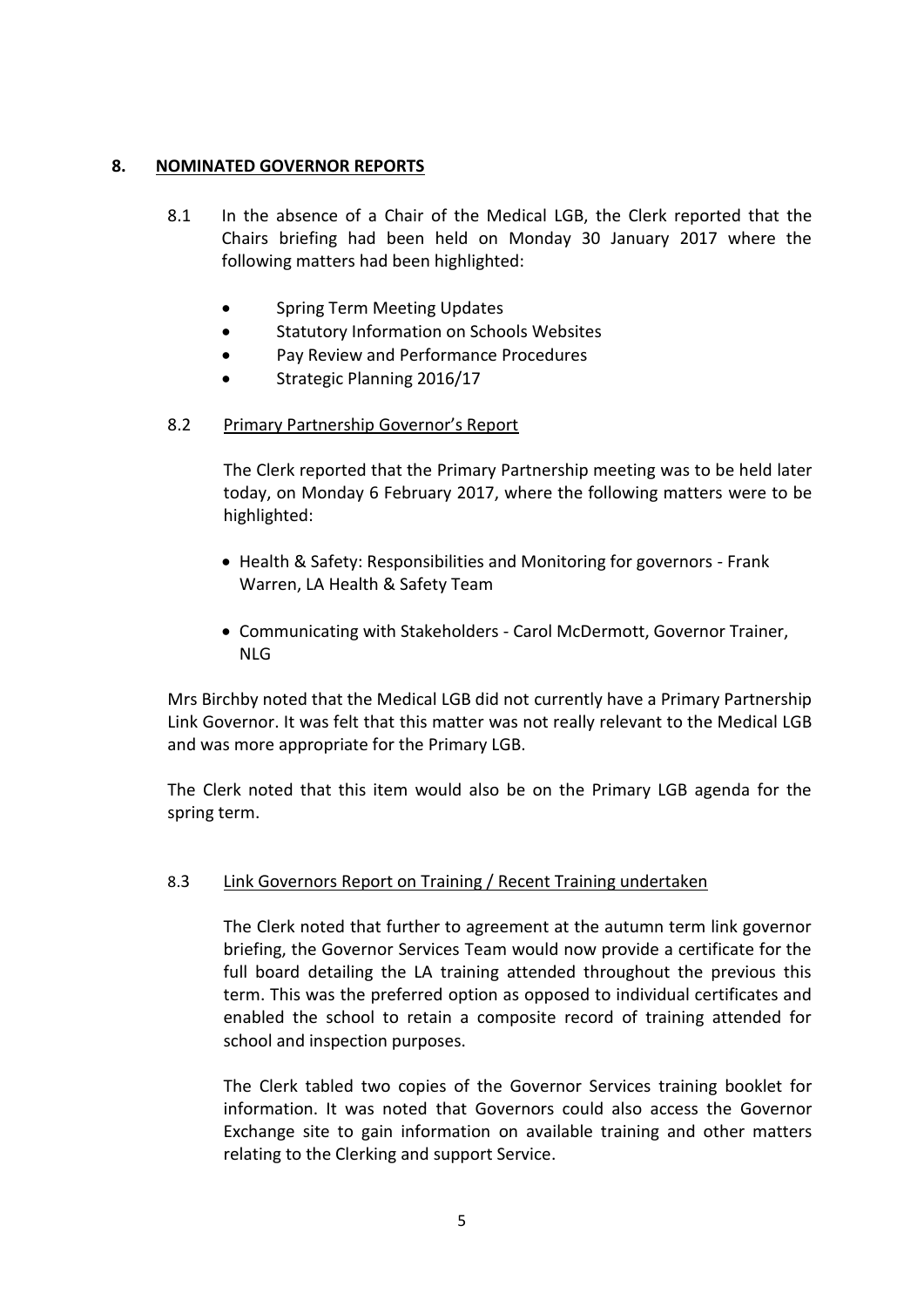The Clerk asked what SLA training package had been agreed as this had been an item of discussion at the last meeting. Mrs Birchby was unsure and agreed to make further enquiries with Mr Smith.

Governors requested that the Governor Exchange link be forwarded to all members to enable easier access to the site.

### **Action:**

- i) Clerk to forward the link for the Governor Exchange Site to all members
- ii) Mrs Birchby to clarify the level of the training SLA with Mr Smith and report back at the next meeting.

## **9. ACADEMY LEAD REPORTS TO LOCAL GOVERNORS**

### Park School Teaching Service

A report from Hazel Banks, Head of Park School Teaching Service had been circulated with the agenda papers for this meeting for Governors review and information.

The report highlighted information for the following key items:

- Capacity and Pupil Movement
- Safeguarding
- Health and Safety
- Pupil Outcomes
- Pupil Behaviour
- Pupil Attendance
- Quality of Teaching
- Pupil Destinations
- Personnel issues
- Training/CPD
- Curriculum
- Stakeholder comments/satisfaction

Further to the repot provided Mrs Banks referred to the section in respect of Pupil Outcomes and noted that the shaded areas reflected the areas of focus and the actions required. It was also noted that the Key performance indicators (KPI's) were analysed and the actions highlighted to enable all members to focus on the specific area required.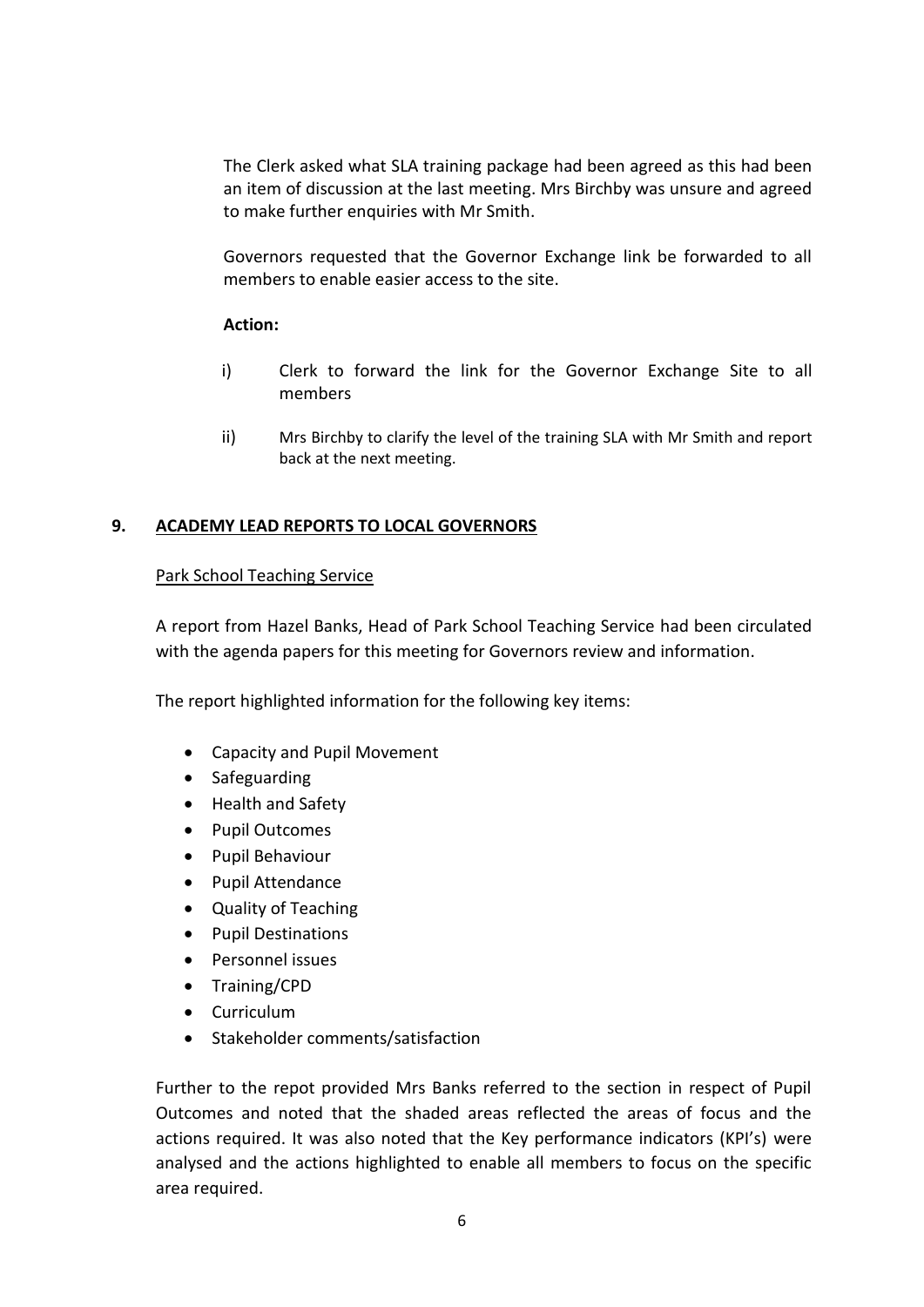A Governor asked if there were still 58 pupils in the unit. Mrs Banks confirmed that some had moved on and that since Christmas 2016 there were 50 pupils on roll.

A Governor referred to Pupil destinations for the 2016 leavers noting that the information reflected that there was one NEET pupil, in hospital. It was felt that this detail should reflect that they were not currently available to the job market due to hospitalisation, as this was deemed a valid reason.

### Young Mums Academy

A report from Alison Woosey, Head of Young Mums Academy had been circulated with the agenda papers for Governors review and information. The report included details in the following areas:

- Capacity and Pupil Movement
- Safeguarding
- Health and Safety
- Pupil Outcomes
- Key Performance Indication notes
- Pupil Behaviour
- Pupil Attendance
- Quality of Teaching
- Pupil Destinations
- Personnel issues
- Curriculum
- Stakeholder Satisfaction/Comments

Governors complimented and thanked the Academy leads for their informative reports.

#### 9.1 Review and approval of the Academy Self-Evaluation and Improvement Plan

## Young Mums Academy

A copy of the Self Evaluation and Development Plan 2016/17 had been circulated with the agenda papers for Governors review and information.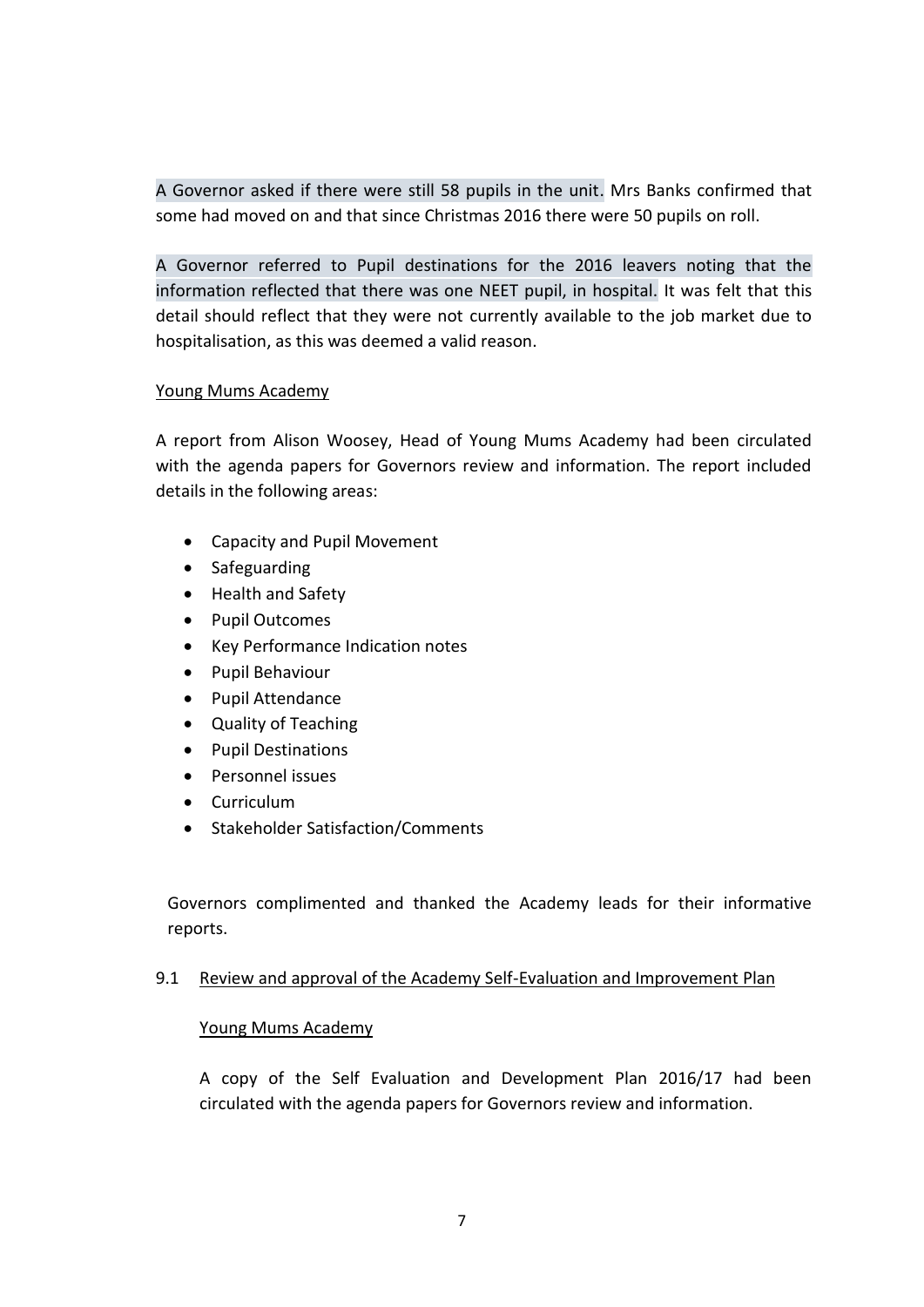#### Park School Teaching Service

A copy of the Self Evaluation (SEF) and Development Plan (SDP) 2016/17 had been circulated with the agenda papers for Governors review and information.

Mrs Banks referred Governors to the yellow highlighted areas on page 4 and 6 of the SEF noting that there was currently no evidence to support those areas and that the details recorded were based on anticipation. It was hoped that the required supporting evidence would be available by September 2017.

Mrs Birchby suggested that as these documents for both settings were very detailed, that for future meetings that all documents be reviewed in advance and any questions be prepared for submission at the meeting.

Mrs Birchby invited Governors to visit both settings at their convenience; it was realised that due to work commitments that capacity may be difficult. It was also suggested that on occasions it could be arranged for Mrs Banks to meet Local Governors at their own place of work if that was easier to share information as required.

Governors discussed this matter asking if prior appointments would be necessary in order to visit the units as oppose to just 'dropping in'. Mrs Banks explained that it was preferred that Governors make prior arrangements to enable the academy leads to prepare the young people in advance.

Mrs Birchby referred to the SEF and informed Governors that it was hoped that the required evidence would soon be sought noting that all areas cross referenced and were in line with the Ofsted framework. It was noted that this was a working document that was updated on a regular basis, in line with pupil movements and KPI's which were collected three times per year.

A Governor expressed concerns in respect of the Safeguarding Officer being employed from a supply agency. It was explained that whilst it was realised that this was not ideal, there was currently a freeze on recruitment and that they were currently employed on a long term basis. It was also explained that the employee had a wealth of expertise and experience in this field as Safeguarding Lead at their previous High School and met all the Academies requirements.

Governors were assured that Mrs Banks was the overall lead in this area with the day to day administrative support being undertaken by the supply worker.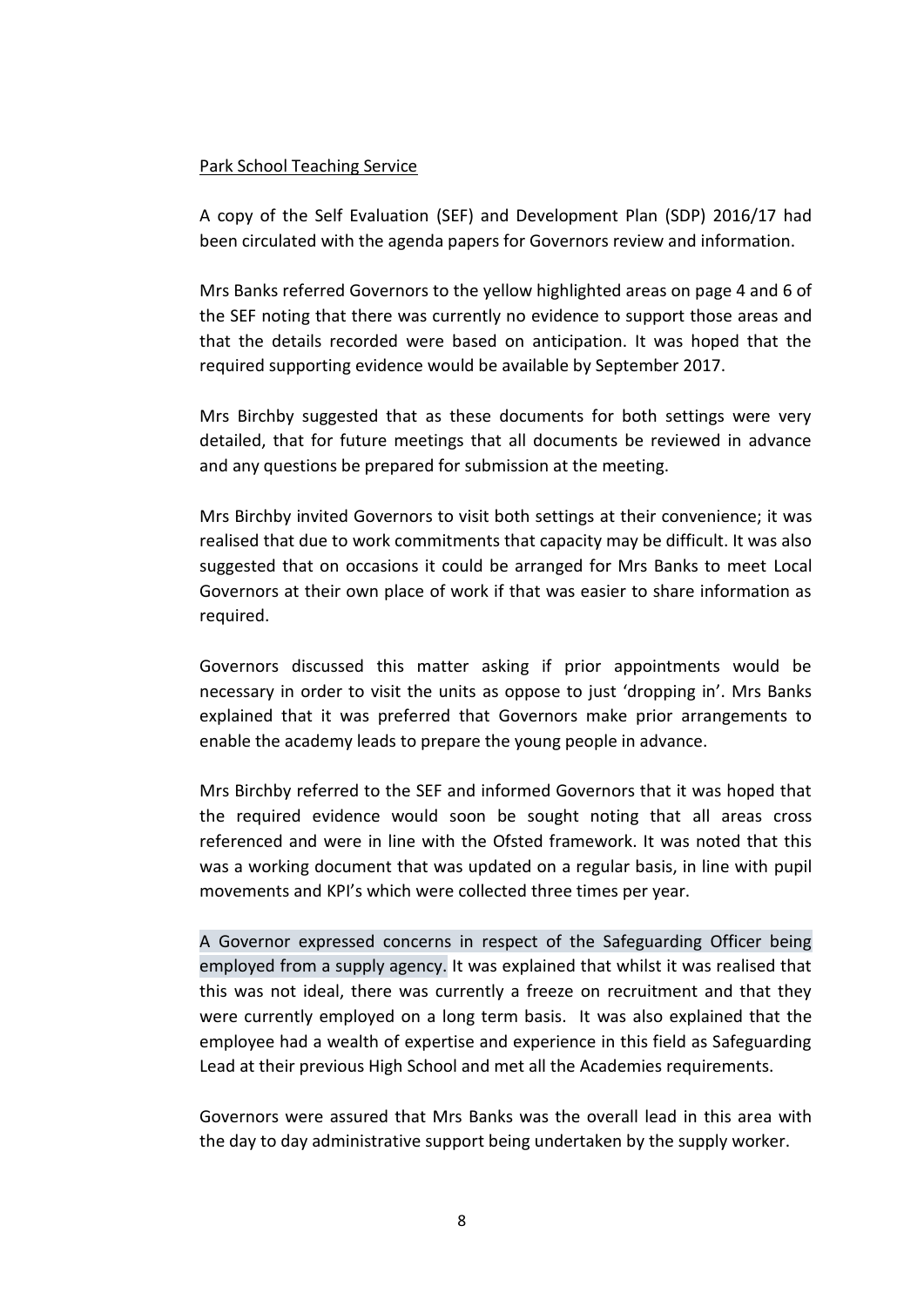Mrs Bentham referred to CPOMS asking if this had been introduced as yet as her school setting used CPOMS very successfully. Mrs Banks explained that this was something that Mr Hodgkinson was currently in the process of looking at for use across the Academy Trust.

Mrs Birchby asked if Mrs Bentham had any idea on the cost of CPOMS. It was felt that it depended on the number of supporting packages that were used. However, felt that it was worth requesting a demonstration, Mrs Bentham noted that her school would welcome the opportunity to demonstrate their systems if required.

**Agreed:** that the progress on the SEF and SDP for both Academies be received and noted.

### 9.2 Visit by School Improvement Professional (SIP)

Further to the minutes of the last meeting, the clerk noted that Mrs Birchby was to liaise with the SIP in order to devise a note of visit and appropriate reporting procedure for each of the five academies within the trust.

Mrs Birchby informed Governors that the Academies new SIP was Mrs Hilary D'Arcy and that she had undertaken a number of meetings with her in order to create a suitable format of reporting with the appropriate headings. An example of the report was presented to Governors.

Governors were informed that it was intended to include a measure of personal success targets in addition to academic targets across each centre to show the progress and attainment of those pupils that were academically challenged but could achieve on a different level. It was noted that as all pupils were different the trust were currently working on how these could be measured across the Trust.

It was noted that this report was still in the process of being completed and that it had not been fully populated yet. This required further review in order to meet the needs of each academy. It was noted that Mr Allan Slater, a previous Deputy Head Teacher was supporting with the data alongside Mrs Birchby, Mrs D'Arcy and Mr Hodgkinson.

Governors were informed that the next KPI collection was 24 April 2017.

**Action:** Clerk – SIP report update on summer term agenda.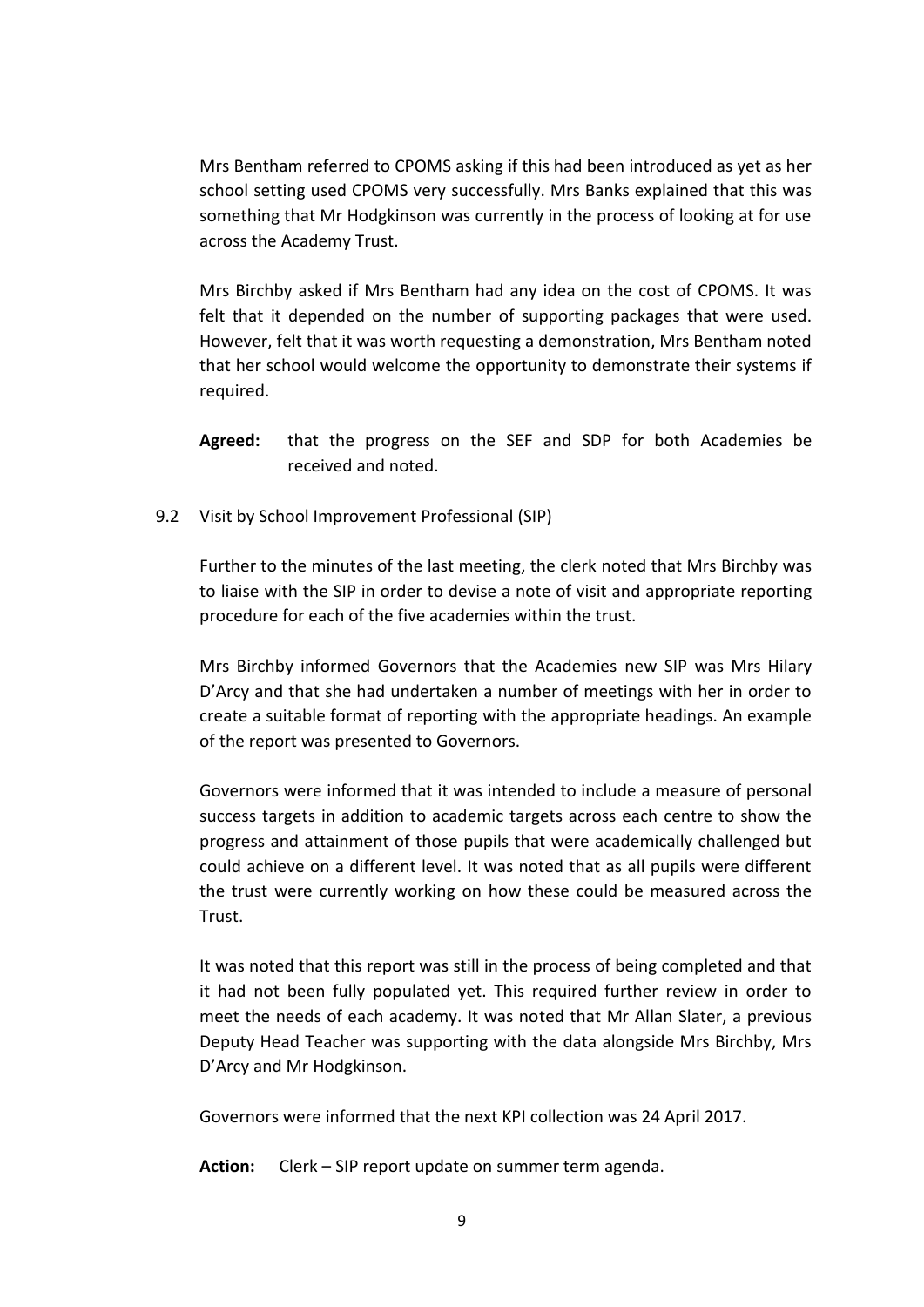### 9.3 Termly report on Children Looked After

It was reported that there was one child looked after across both establishments, Park School and Young Mums Academy and the necessary support strategies were in place for this child. The Child was vulnerable and responded better to a small setting.

A Governor asked if there was a demand for places across these settings. Mrs Banks confirmed that there were currently spare places and therefore this was not currently an issue.

- **Agreed:** that the termly report on the provision for the child Looked After be received and noted.
- 9.4 Termly Report on Children Missing Education

It was reported that there had been no cases of children missing education in either the Young Mums or the Park School Academy settings.

**Agreed:** that the report on 'Children Missing Education' be received and noted.

## 9.5 Current Financial Position (**Confidential item)**

The Local Governing Board having designated the details of discussion of this matter as Confidential under the Academies Articles of Association, this information is excluded from these minutes.

### 9.6 Policy Ratification

Further to the minutes of the last meeting where it was agreed that the Executive Principal would meet with Academy Leads to set the format for policy and procedure set up for the Trust and individual academies, details of which would be presented to the Trust Committees for approval and shared with individual local governing boards thereafter.

The Academy Leads reported that this matter was still on hold until they had received direction from the Trust. It was noted that meetings in this respect were to be arranged in the near future. It was therefore requested that this item be deferred to the summer term meeting.

**Action:** Clerk – agenda item for the summer term meeting.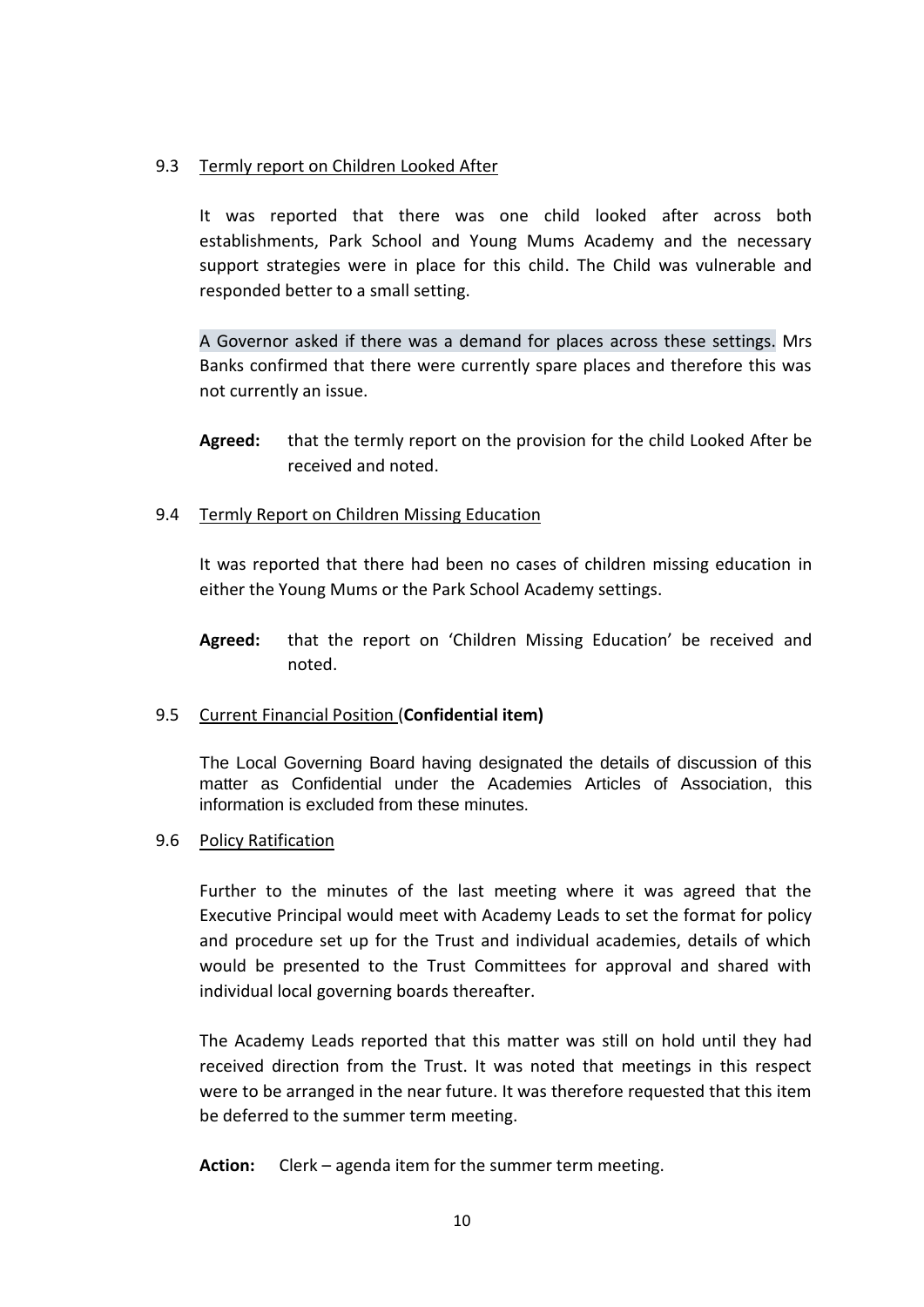## **10. APPRAISAL PROCEDURES**

### 10.1 Appraisal Procedures for Young Mums Academy and Park School

Further to the minutes of the last meeting it was agreed that the strategic decision of appraisal procedures for the academies within the trust lay with the Standards Committee and that this information should then be shared with each local governing boards for the academies within their remit.

Mrs Birchby informed Governors that the appraisal process had taken place across both centres and referred to the report compiled. It was also noted that a wealth of development and training had taken place.

**Action:** The Clerk to circulate this report by email to all LGB Members for their information.

### **11. TERMLY EVACUATION/INVACUATION PROCEDURE**

#### **Young Mums Academy**

It was confirmed that Fire evacuation had taken place successfully on 6 October 2016 and that a successful invacuation had also been undertaken on 27 January 2017. It was noted that a number of pupils had been absent and therefore this would be undertaken again later this term to ensure that all pupils had experienced the practice.

## **Park School**

Mrs Banks had reported that a Fire evacuation/Invacuation drill had been undertaken successfully on 3 November 2016 (autumn term 2016).

It was noted that a spring term 2017 drill had not yet been held but would be before the end of term.

**Action:** Academy Leads for both centres to ensure that termly fire evacuation and invacuation drills are undertaken with a report back at the following meeting.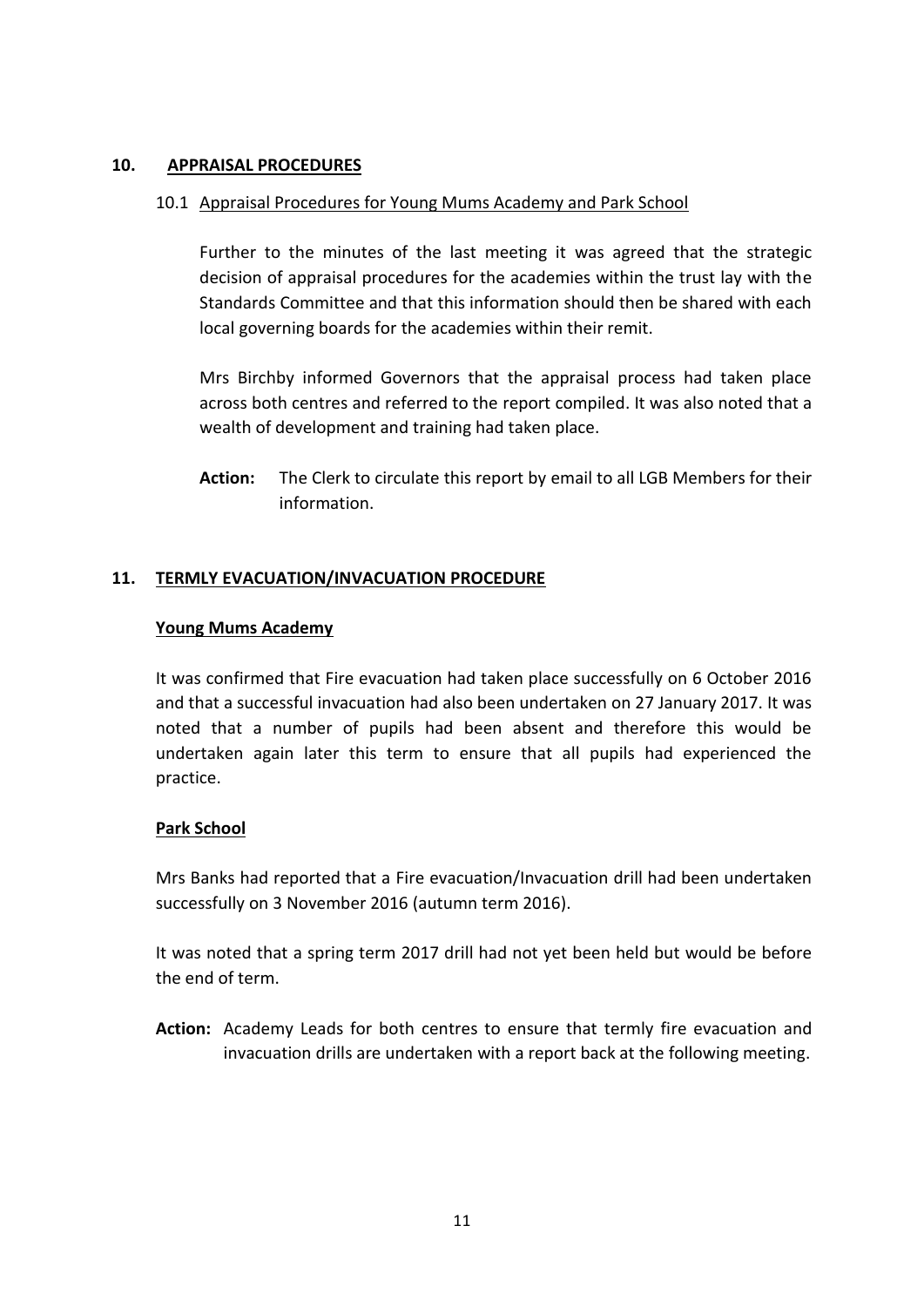## **12. SCHOOL WEBSITE COMPLIANCE**

The Clerk advised that academy and multi academy trust boards must publish specific information on their websites to comply with requirements contained in both the academies financial handbook and the trust's own articles of association.

The Governor Services Team were aware that there are still a number of academies that were missing vital pieces of information from their websites. The Clerk noted that as part of an Ofsted Inspection, the inspection team will look to ensure that the academy website was up to date, and if not, this would be a judgement for the inspection.

To assist Governors in ensuring that their website was up to date, the Governor Services Team had compiled a checklist based on the guidance issued from the Department for Education, a copy of which was included with today's agenda. The checklist highlighted both the recommended and statutory information to be published. Academies are reminded to check their own articles of association as this may differ from the checklist.

### **Agreed:**

- i) That the Board note the need to ensure that their website complied with statutory requirement in terms of publishing specific information
- ii) That Mr Smith/Mrs Birchby would check to ensure that the school website was compliant and report this back to the next Board meeting.

#### **13. ONLINE MEETING MANAGEMENT**

The Clerk reported that in a bid to ensure accessible services and to meet customer demand, the Governor Services Team had invested in a new online service, linked to the Governor Exchange that allowed governing and trust boards in the Bolton family to operate paper free meetings.

The Bolton Governance Gateway provided a secure and current way for governors and trustees to access their meeting documentation online using an internet enabled device such as a laptop, tablet or mobile phone.

The Clerk highlighted that invitations to meetings and updates were also supported through the system as well as access to other relevant shared documentation such as delegation structures, terms of reference and calendars.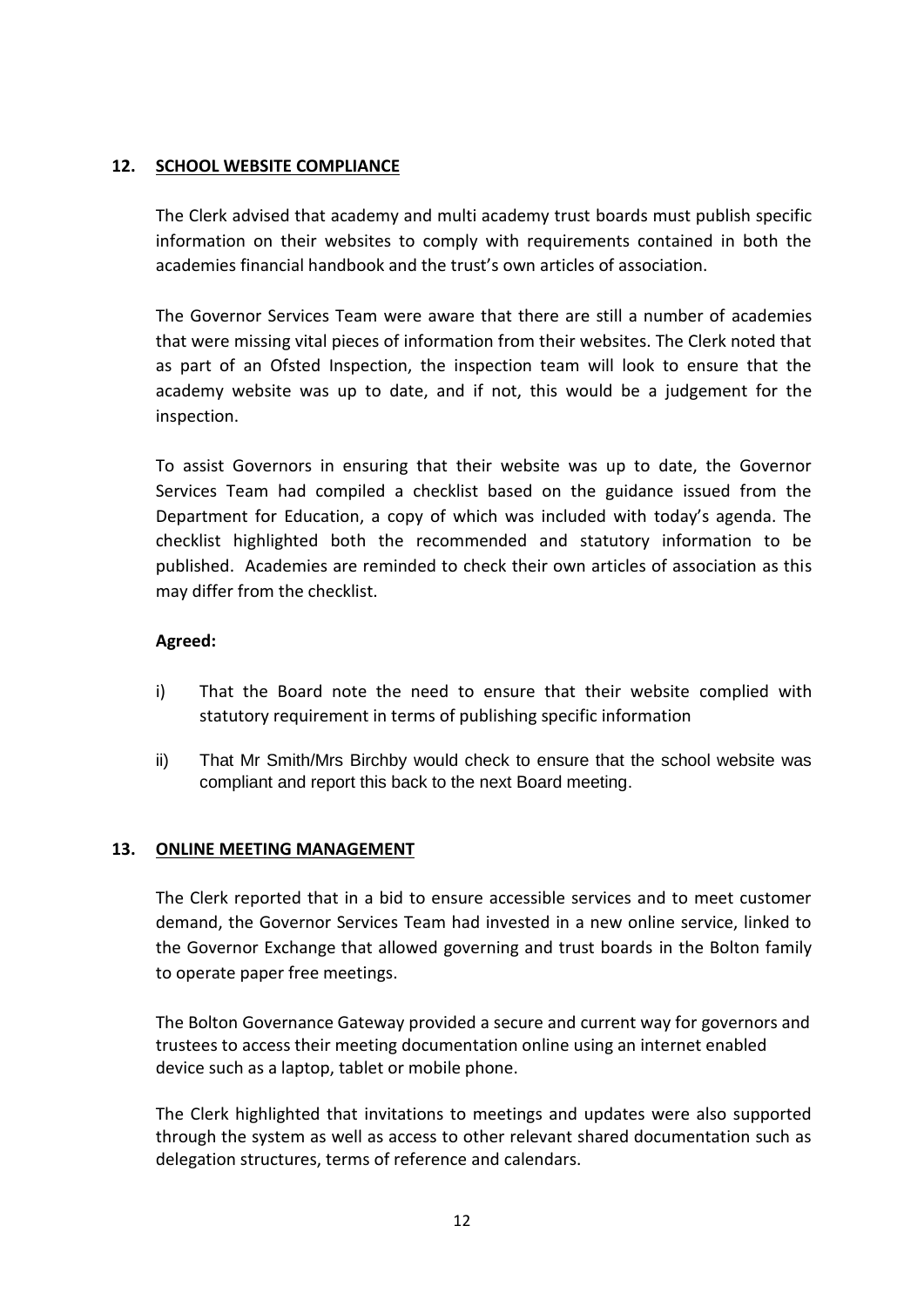The new service, which would be wholly administered and maintained through the Clerking and Support traded service, would be at no additional cost to current SLA customers and would require a commitment from the Board to relinquish paperbased systems.

The Clerk reported that pilots were taking place at present with a selection of governing boards and that briefings to showcase the new service would be provided in the latter part of the spring term. It is intended that these briefings would look at how the system operated and how schools could utilise current hardware without an additional cost to the budget.

Those boards wishing to find out more information could do so by contacting Judith Pollard, Senior Governance Support Officer via the details on the flyer which was distributed with today's agenda.

### **Agreed:**

- i) That the Governing Board note the report.
- ii) That Mrs Birchby attend the upcoming briefings about the new service.

#### **14. GOVERNOR SKILLS AUDIT**

A Copy of the National Governors Association Governor Skills Audit proforma had been circulated with the agenda papers for Governors review and completion.

Mrs Birchby asked that all Governors to complete this audit and return it to David Smith by 17 February 2017. It was noted that the results of this audit would determine any skills gaps to enable Governors to access relevant training.

**Action:** Governors to return the completed skills audit to David Smith by 17 February 2017

#### **15. SCHOOL TERM AND HOLIDAY DATES 2017/18**

At the last meeting, the Clerk had advised that there had been changes to the standard Local Authority School Term and Holiday Pattern from the 2017/18 academic year. However, the Trust Board were at liberty to set their own pattern for the academy trust and this decision would be referred to them, the outcome of which would then be shared with the local governing boards.